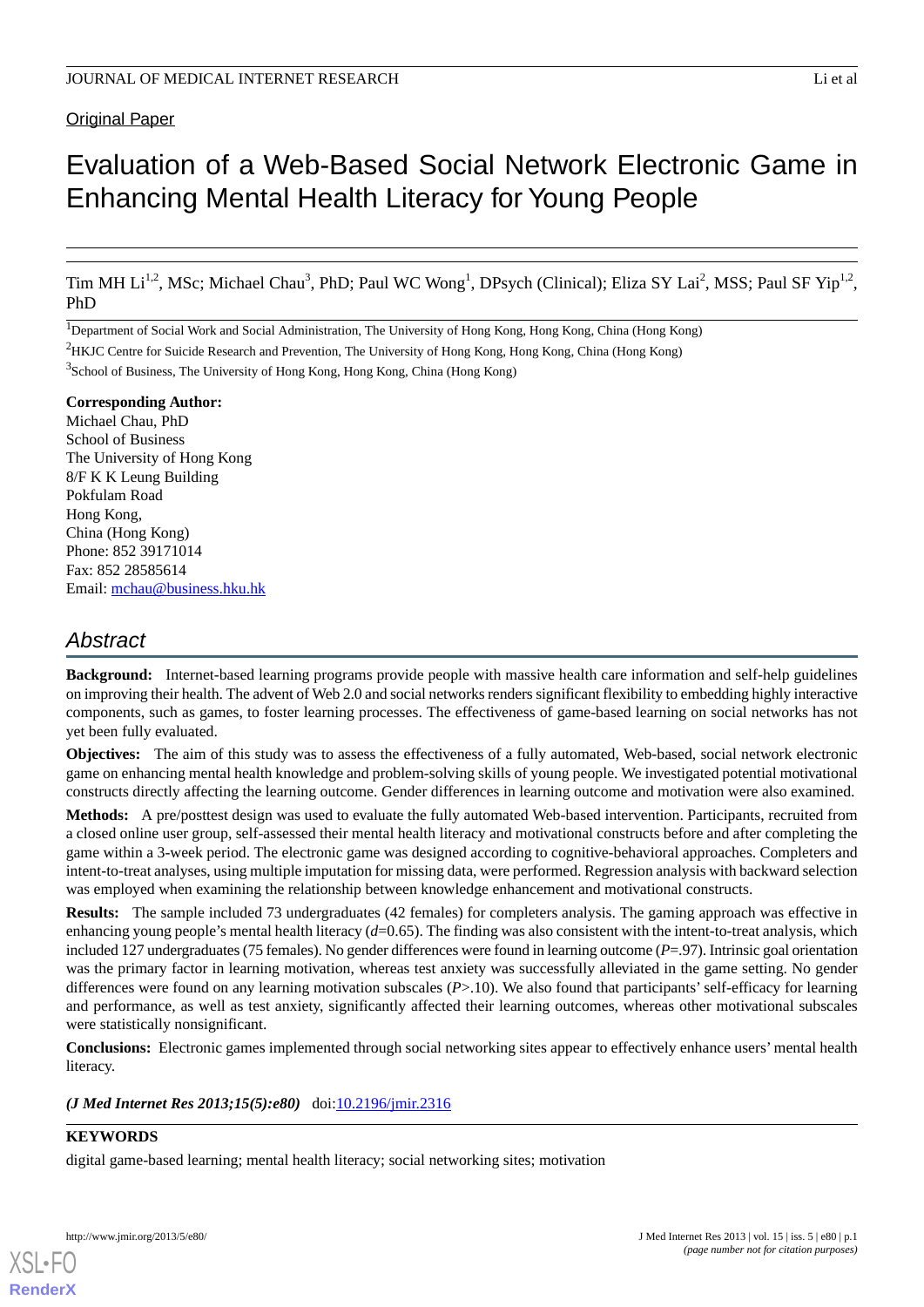# *Introduction*

The Internet plays an increasingly important role in our daily lives. With the shift of the World Wide Web from Web 1.0 to Web 2.0, the Web becomes an essential platform for information sharing, user-centered design, and collaboration. The Web 2.0 concept has led to the development and evolution of Web-based communities and applications, such as social networking sites (SNS), video-sharing sites, blogs, forums, wikis, and interactive games.

Apart from leisure use, some studies have indicated that the Internet has become an instrumental information-searching tool for people with health concerns  $[1,2]$  $[1,2]$  $[1,2]$  $[1,2]$ , especially for adolescents [[3](#page-9-2)[,4](#page-9-3)]. Informative educational websites containing physical and mental health information, such as the National Institutes of Health, Beacon Health, and beyondblue [[5-](#page-9-4)[7](#page-10-0)] are examples of contemporary health education initiatives. The Internet has been proposed to be an efficient platform to engage, educate, and intervene in the younger generation's health concerns, especially for those who are not easily engaged by traditional methods [[8](#page-10-1)[,9](#page-10-2)]. Previous literature suggested that Internet-based intervention on health education for adolescents was more effective than for adults [\[9\]](#page-10-2). There are some interventions primarily focused on providing mental health education, such as Kindertelefoon, YooMagazine, and ReachOut [[10-](#page-10-3)[12\]](#page-10-4). Those interventions engage young people through interactive forums, games, and websites to enhance their mental health literacy.

Different kinds of multimedia techniques and interaction methods based on advanced technologies have been evaluated for their learning efficacy through preliminary evidence [\[13-](#page-10-5)[15\]](#page-10-6). In particular, the potential benefits of using digital games for instructional purposes are worthy of investigation. Many studies have shown the benefits and educational effectiveness of digital game-based learning (DGBL) in both classroom and laboratory settings, and in various subjects like computer science, engineering, mathematics, and physics [[16](#page-10-7)[-20](#page-10-8)]. The literature identifies motivational characteristics of educational computer games and also establishes characteristics that consistently facilitate game design and development [[21-](#page-10-9)[24](#page-10-10)]. Those characteristics encompass the use of a fantasy environment, scenarios that engage curiosity, present challenges, and are dependent on the player's control. It is believed that the learning experience can be enriched by those characteristics. For example, adding gaming features like fantasy and mastery could make learning more interesting and enjoyable [\[25](#page-10-11),[26\]](#page-10-12), and electronic games could enhance children's and adolescents' knowledge, attitudes, and health behaviors as effectively, or even more, than means of conventional instruction [\[19](#page-10-13)]. In addition, the game environment is not only goal-directed and rule-governed, but also contains interactive elements (eg, competition), whether it is intended for one or multiple players [[21](#page-10-9)[,27](#page-10-14)]. Furthermore, literature suggests that games can foster high interactivity and experiential learning, improving players' health-related self-efficacy and behaviors; engage young people who are difficult to influence through traditional health education interventions; provide supportive and informative feedback on health choices; support self-paced progress; offer opportunities for social interaction and health-related social

support (both within the game and around it), increasing players' motivation towards improving health behaviors; and offer opportunities to rehearse self-care skills, which can be applied in real-life situations [[19,](#page-10-13)[28](#page-10-15)]. Nonetheless, the effectiveness of DGBL in mental health education has been underexplored. In merging the findings and benefits of DGBL in health education, it is worthwhile to examine the effects of DGBL on mental health education.

In Hong Kong, mental health education is not a regular school subject in the school curriculum. Rather, some concepts and skills may be taught in subjects like Life Education or Liberal Studies. Therefore, some school-based mental health promotion programs were developed. For instance, "The Little Prince is Depressed" project was a 12-week, school-based, universal program aimed at reducing depressive symptoms and enhancing protective factors of depression among secondary school students [\[29](#page-10-16)]. Its curriculum was developed based on the cognitive-behavioral model and included topics like stress and depression, and cognitive restructuring and problem-solving skills. Students showed positive development in help-seeking attitudes and self-esteem in general, and those with more depressive symptoms significantly improved their cognitive restructuring skills and support-seeking behaviors after participating. However, the number of beneficiaries of school-based programs is limited to the resources available, and competition for school teaching hours to carry out such a program is significant. Therefore, a new form of intervention to promote mental health among young people is necessary in Hong Kong.

In the past few years, online social networks, an important aspect of Web 2.0 applications, have emerged as a mainstream communication and interaction modality, especially among young people. SNS, such as Facebook, can be an excellent platform to reach a large spectrum of the population. People make use of these platforms to have fun and socialize with each other through games, chats, and status updates. Games on social networks are called "social games" and attract large numbers of players every day. For example, many people, especially adolescents, spend a lot of time growing crops on "Happy Farm" and feeding pets in "Pet Society" on Facebook. This new form of communication modality, however, has created both concerns and opportunities for health professionals and researchers. For instance, some reported that SNS might be related to problematic use of the Internet [[30\]](#page-10-17), whereas others found SNS to be a more useful tool for procuring social support [\[31](#page-10-18)] and improving participants' engagement and retention in Web-based interventions [\[32](#page-10-19)]. Nevertheless, Facebook has been regarded as a good platform to reach and educate young people, with its large number of members across the world. Studies concerning interventions with the help of Facebook have emerged recently [[32,](#page-10-19)[33\]](#page-11-0).

Previous studies revealed gender differences in the use of Internet. For example, males have been shown to spend more time playing games and on other forms of entertainment, whereas females use the Internet more for communication and SNS [\[34](#page-11-1),[35\]](#page-11-2). Therefore, it is important to investigate whether gender plays a role in DGBL on Internet SNS.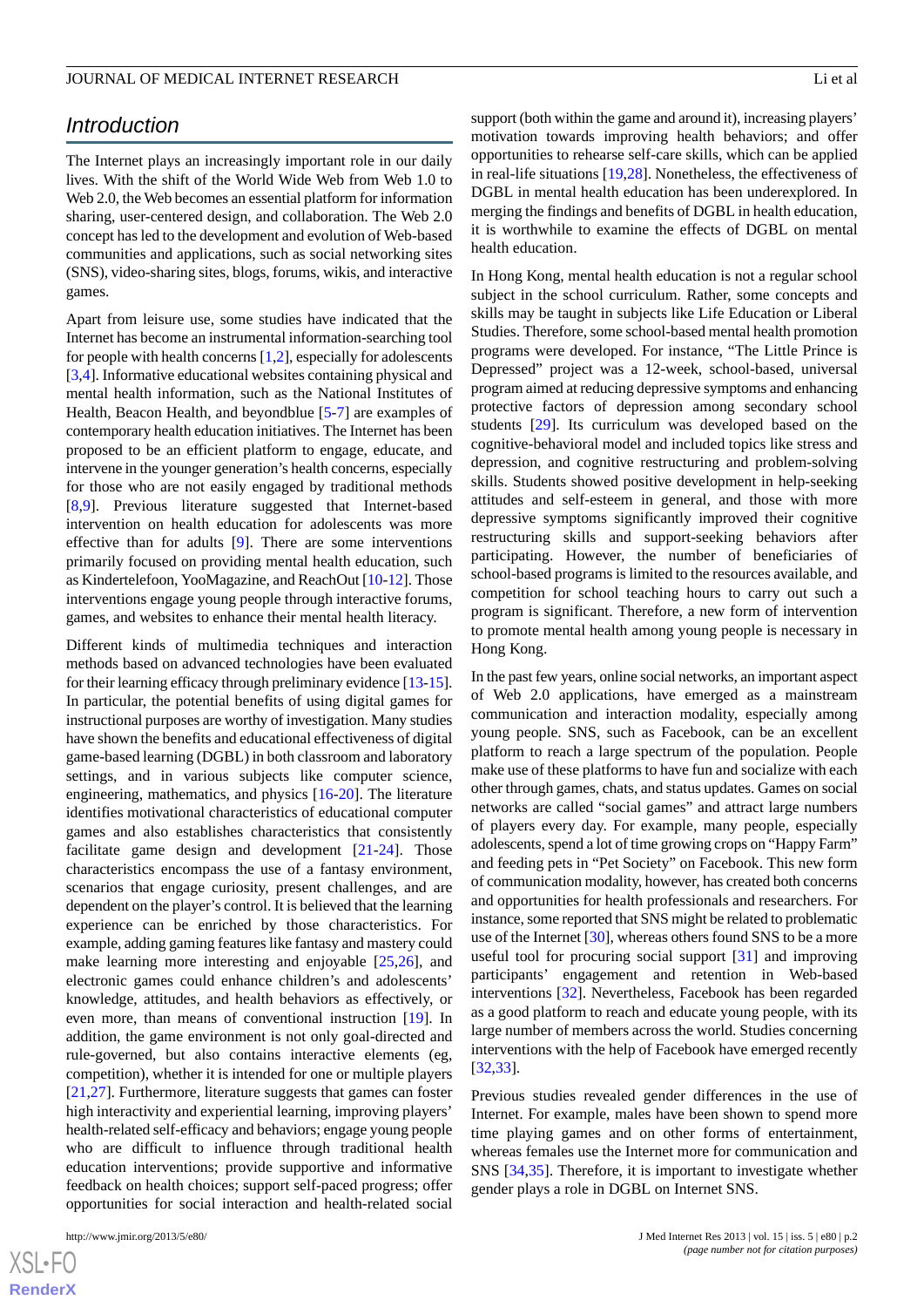The current study attempted to evaluate a novel approach of using DGBL through an SNS for mental health education. We designed a learner-centered, self-paced, electronic game, meaning that people could play and learn whenever they wanted to and could achieve as much as they preferred in terms of domain knowledge enhancement. The game developed for this study was placed on Facebook, and no facilitator was required. We hypothesized that mental health literacy would be enhanced through Web-based DGBL and three motivational constructs (ie, expectancy, value, and affect), would influence learning outcomes. Mental health literacy was first defined as "knowledge and beliefs about mental disorders which aid their recognition, management or prevention" (page 182, [\[36](#page-11-3)]). Here, the definition of mental health literacy not only included knowledge of a mental disorder (ie, depression), but also knowledge related to mental health problems, such as stress, its management, and important skills that might be helpful for one's mental health (eg, cognitive restructuring skills and problem-solving skills). Beliefs about mental disorders were beyond the scope of current study. Specifically, we sought to:

- 1. explore the effectiveness of using DGBL to enhance mental health literacy through an SNS;
- 2. explore learning motivation in DGBL;
- 3. examine whether gender plays a role in intervention effectiveness and learning motivation; and
- 4. explore the impact of motivational constructs on mental health literacy.

# *Methods*

#### **Participants**

Participants were recruited at a major university in Asia. An invitation email was sent to all undergraduate and postgraduate students' (N=22,260) university email accounts inviting them to participate in the current study. Students who were between 17-25 years old, had adequate Internet literacy and a Facebook account, and were reachable via the local network were eligible to participate. The invitation email explained to participants that they would not only be required to complete a 3-week game on Facebook, but would also be asked to complete a set of Web-based, self-assessed questionnaires both before and after finishing the game. They were allowed to play the game anytime and anywhere with a computer connected to the Internet within the study period. Those who completed the game and the online questionnaires received cash compensation and were entered in a drawing for a tablet computer, supermarket coupons, and theme park tickets. Interested students replied to the invitation email and provided their Facebook ID for verification. The research team then confirmed their eligibility through email.

#### **The Game: "Ching Ching Story"**

#### *Theoretical Background*

The electronic game "Ching Ching Story" and its content were developed by the authors of the paper. The development process involved contextual and technical aspects. For the contextual aspect, the learning content was adopted and modified from a school-based, mental health enhancement program for adolescents by members of the research team. The school-based

program effectively reduced depressive symptoms within those with highly depressed moods [[29\]](#page-10-16). Its content was developed based on a cognitive-behavioral therapeutic approach, which is consistent with diathesis-stress models of depression. Such models emphasize the cognitive and behavioral characteristics of an individual, which not only affect the impact of adverse life events, but also have a direct influence upon the development of depression. Cognitive-behavioral therapy is an evidence-based treatment approach for various mental health problems, such as depression and anxiety [[37,](#page-11-4)[38\]](#page-11-5).

"Ching Ching Story" consisted of 10 topics: (1) identifying stressors and how to handle stress, (2) understanding the relationship between stress and coping, and the consequence of depression, (3) understanding what goal-directed thinking is, (4) affirming existing strengths and acknowledging the concept of "self", (5) cognitive restructuring, (6) advanced cognitive restructuring, (7) understanding others' feelings, (8) communication skills, (9) conflict resolution based on a problem-solving approach, and (10) anger management [[29\]](#page-10-16).

#### *Technology*

Adobe Flash was used to produce interactive gaming elements and animated graphics on the client side of the system. Flash ActionScript 3.0 handled the logic of the game and sent requests to the backend in response to user actions. Moreover, we used Facebook API, where both Facebook iFrame and Javascript SDK facilitated the retrieval of a user's profile and social network data from the Facebook application. Javascript was used for backend programming. Questionnaire and game progress data were stored in a MySQL database. The system was hosted on a computer server on the authors' host institution network. The game was accessible by the public on Facebook [[39\]](#page-11-6). Three screenshots of the game are shown in Figures 1-3.

#### *Structure*

"Ching Ching Story" is a role-playing game. It is thought that proper instructional design is capable of facilitating both mental health learning and intervention [\[40](#page-11-7)]. The game adopted a problem-based, narrative, adventure approach. Players assumed the role of the game character, Ching Ching, and moved around different areas of the game to complete all missions by talking to nonplayer characters, exploring different places and objects, and playing various minigames, which taught instrumental skills. The whole game consisted of ten missions to be fulfilled as shown in Figure 1 with a storyline. Each mission incorporated different mental health concepts. Some of the missions were expected to be either more challenging or required prior knowledge, which was learned in other missions. As shown in Figure 2, after participants successfully completed particular tasks in the "psychological gym room", some skills, such as ones within the communication domain, could become part of Ching Ching's abilities. Such abilities were required to complete other tasks, thereby encouraging participants to recall those important skills more often throughout the game. Ching Ching's "energy" was consumed after working on some tasks, and when Ching Ching consumed all possible energy, the player could not progress and advance the plot until energy was recovered. This aspect was incorporated in order to avoid players

 $XS$ -FO **[RenderX](http://www.renderx.com/)**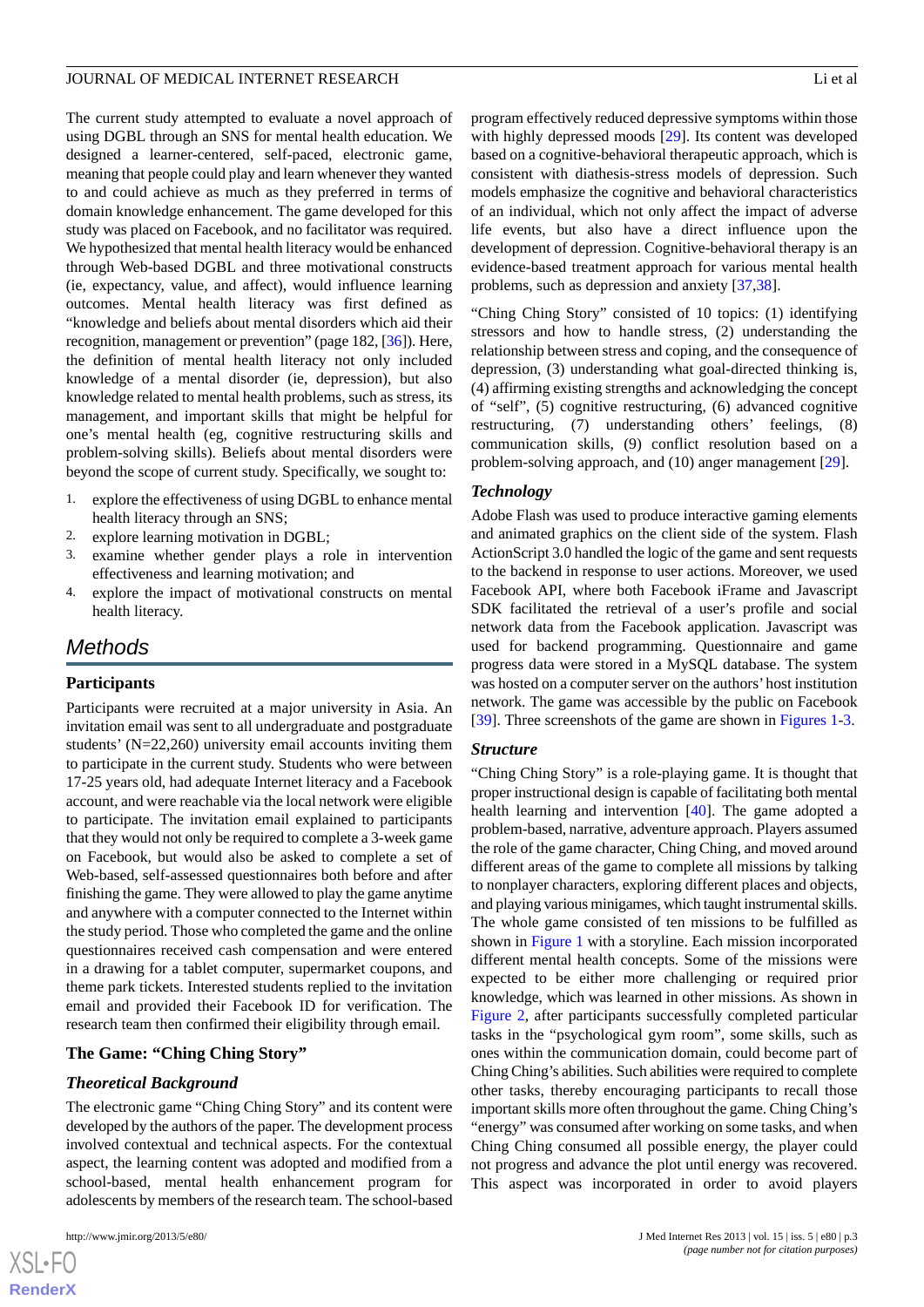completing the whole game in a very short time, which might have deterred effective learning.

Despite the limitations on playtime, players still had great flexibility within the game, selecting the mission they preferred. In an effort to encourage active and self-paced learning, there was no predefined order of completion. Once players completed the ten missions, no advanced plots and/or tools were provided. Also, a level system was installed to record the level and skills learned for each player. The record was shared among friends who also joined the game to establish a leader board and create an atmosphere of competition to enhance the game's appeal. Moreover, the game facilitated social support by encouraging interaction between players. Examples included sending gifts and greetings among friends, shown in Figure 3, which served to increase player retention. Since some tasks required special tools to accomplish, players could help each other by sending the tools as gifts. Moreover, to encourage players to invite their friends to join the game, gifts were offered to players who sent more invitations to play the game. "Level-up" and "task completed" notifications were posted on players' Facebook walls to acknowledge their achievements. The players' friends therefore knew of, and could comment on, players' progress and achievements. The research team provided technical support in case participants encountered any technical problems while playing the game. Apart from this, no other intervention or support was provided. Finally, no prompts or reminders were used in the game to maintain gameplay frequency or duration.





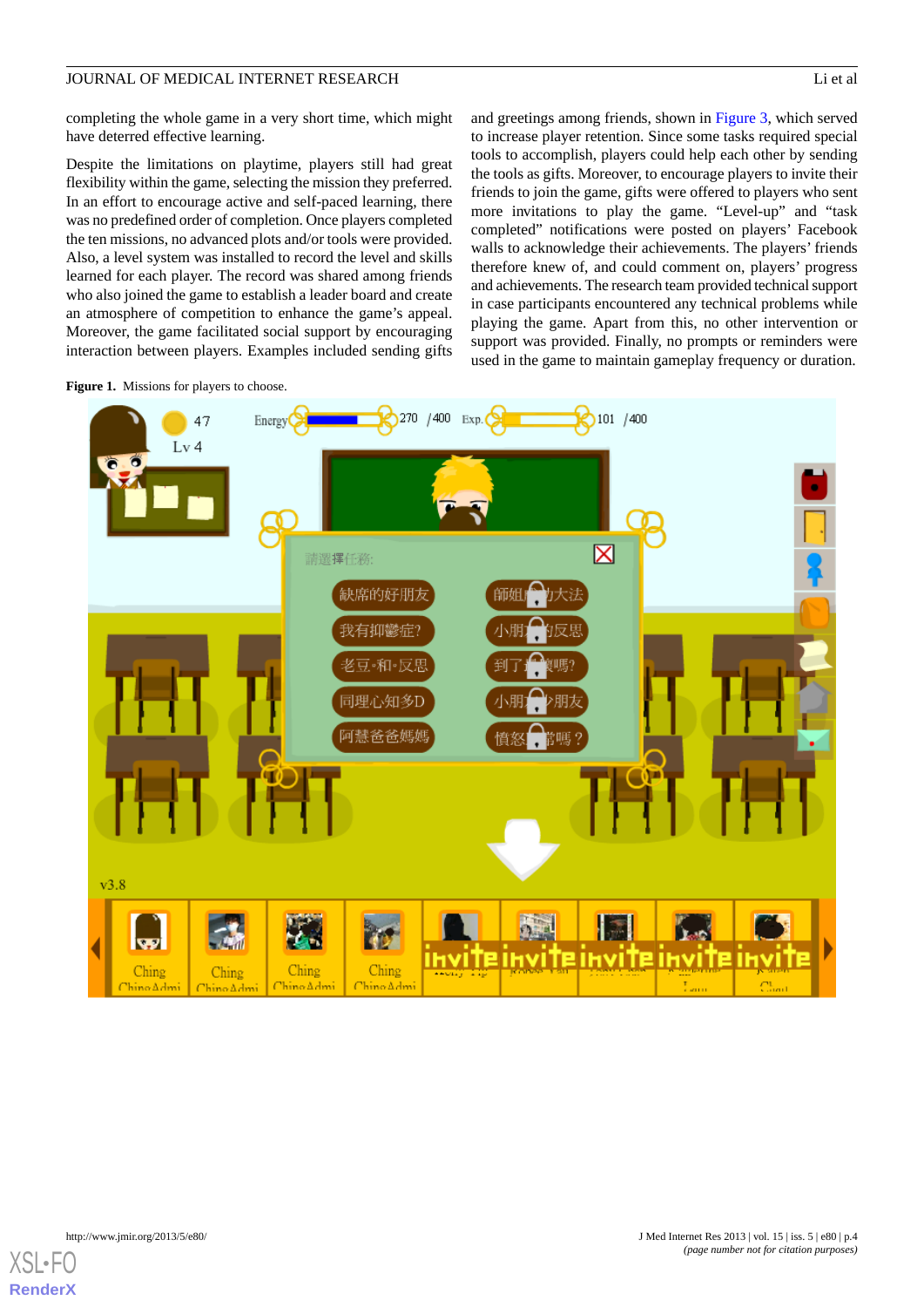Figure 2. Psychological gym room.



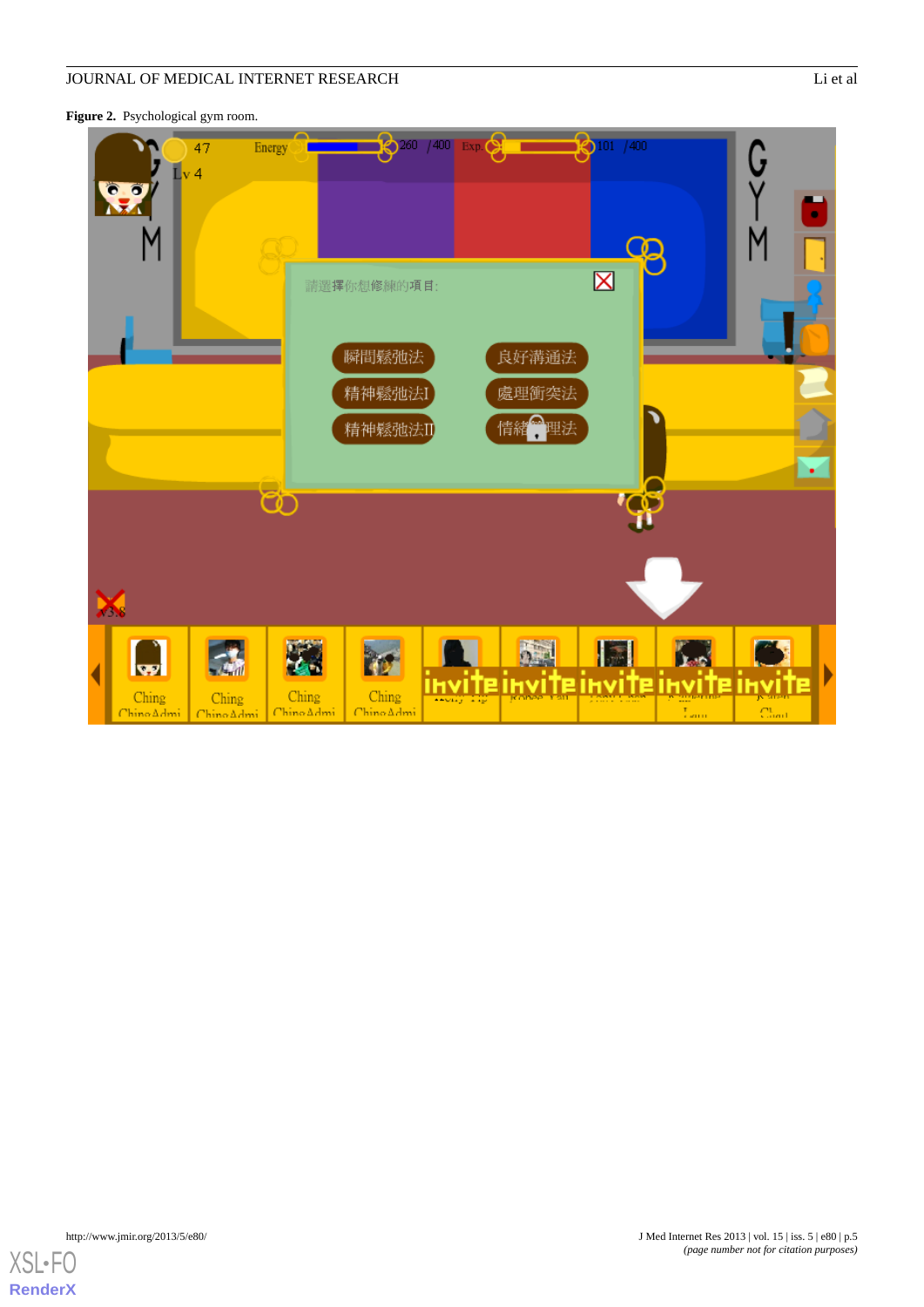**Figure 3.** Visiting friends and sending gifts.



#### **Outcome Measures**

#### *Overview*

Two sets of Web-based, self-assessed questionnaires were developed for measuring participants' mental health literacy (primary outcome) and their learning motivation (secondary outcome). Facebook ID was used as a user identifier for verification and avoided duplicate entries. Pre- and posttests automatically popped up once the game started and ended, respectively. The pretest consisted of demographic information and self-developed questions on mental health literacy, whereas the posttest consisted of the same questions for mental health literacy plus modified questions for learning motivation from the Motivated Strategies for Learning Questionnaire (MSLQ) [[41\]](#page-11-8).

#### *Mental Health Literacy*

Mental health literacy was measured through 31 questions, which were constructed by the researchers to address the 10 topics of the game. They included true-or-false, sequencing, multiple-choice, and matching questions. The questions, designed to evaluate a broader understanding of learning through online DGBL, covered topics like understanding of mental health concepts and application of skills. Sample questions may be found in Multimedia Appendix 1.

[XSL](http://www.w3.org/Style/XSL)•FO **[RenderX](http://www.renderx.com/)**

#### *Learning Motivation*

Participants' learning motivation was measured in terms of (1) *value*: intrinsic goal orientation (4 items), extrinsic goal orientation (4 items), task value (6 items), (2) *expectancy*: control of learning beliefs (4 items), self-efficacy for learning and performance (8 items), and (3) *affect*: test anxiety (5 items). Reliability and predictive validity of the MSLQ were properly evaluated in previous studies [\[41](#page-11-8)]. All items were rated on a 7-point Likert scale (1 = *not at all true for me*; 7 = *very true of me*). The list of items used is shown in Multimedia Appendix 1.

#### **Statistical Methods**

Descriptive statistics were used to illustrate the general picture of the data for each measurement. Any participants with missing data or who dropped out were not included in the completers analysis. In addition to completers analysis, data were analyzed through an intent-to-treat (ITT) analysis, using multiple imputation (MI) to address loss of follow-up data. Dropout participants who completed questionnaires only at the pretest were handled by applying the technique of MI with 5 imputations for missing data [\[42\]](#page-11-9). We conducted missing values analysis to investigate whether data were missing completely at random (MCAR). A within-subject Student's *t*-test was used to analyze the statistical significance of changes in knowledge,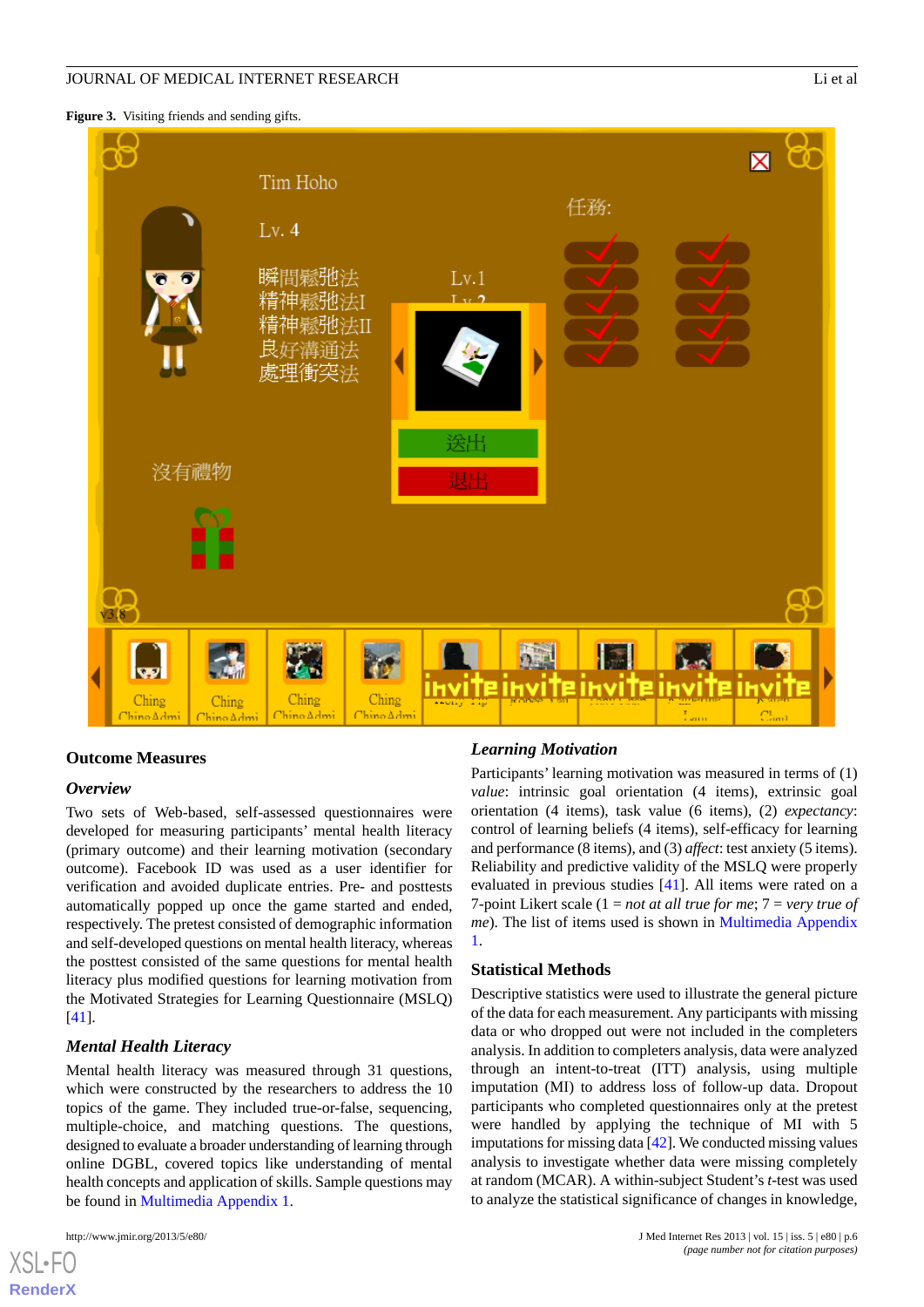and a Student's *t*-test for independent samples was employed to test for gender differences.

Linear regression was used to examine the relation between knowledge enhancement and motivational constructs. By fitting knowledge enhancement with motivational constructs, the coefficient and 95% confidence interval could be presented. The regression was further adjusted by adding pretest score, gender, and age as control variables. Backward selection was employed in the regression analysis. All data analyses were conducted using SPSS software.

#### **Ethics and Informed Consent**

Ethics approval, from the Human Research Ethics Committee for Non-Clinical Faculties at the authors' institution, was obtained before data collection. Participants provided informed online consent before they started the game. The informed consent form detailed information about the procedures of the study.

# *Results*

#### **Recruitment and Subjects**

Participants were recruited from November to December 2011 at the authors'institution. A total of 221 undergraduates agreed to participate in the study. Out of those who started the game  $(n=136)$ , a majority completed the pretest  $(n=127)$ . The other 9 participants did not fully complete the pretest due to technical problems, such as early termination of the questionnaire. Out of these 127 participants, 73 completed both the pre- and posttest. All 127 participants were included in the ITT analysis, whereas only data from the 73 participants who completed both assessments were used for the completers and regression analyses. Figure 4 shows the participant flow. A total of 31 males and 42 females, ranging from 17-25 years old (M=20.82, SD 1.81), completed both assessments.

### **Mental Health Literacy**

Table 1 shows the number of correct responses participants achieved on the mental health literacy assessment both before and after playing the game, as well as their overall improvement levels. Both male and female participants achieved over half correct at pretest, suggesting participants' possessed good background knowledge on mental health. The pretest scores of males and females were similar, indicating that their familiarity with mental health was comparable. The improvement of both genders was also statistically significant and consistent, revealing the effectiveness of the game play intervention for both males and females. In a *t*-test comparison between the results of the pre- and posttest, a statistically significant improvement was documented. On average, participants answered 2.21 more questions correctly after the intervention (total of 31 questions on the knowledge test). Participants demonstrated moderate improvements between pre- and posttests in terms of mental health literacy (*d*=0.65). Furthermore, there was not a statistically significant gender

difference in knowledge improvement (*P*=.97). Apart from completers analysis, noncompleters were also included in the ITT analysis to provide more understanding about the effects of the intervention. Missing values analysis demonstrated that the hypothesis that the data were MCAR could not be rejected,  $\chi^2$ <sub>Little</sub>=3.75, (*P*=.15). ITT analysis showed that the improvement between pre- and posttest was statistically significant, with a moderate effect size (*d*=0.66). This result was consistent with the completers analysis (*d*=0.65).

#### **Learning Motivation**

Table 2 presents the descriptive statistics of the motivational subscales. *Value* focuses on the reasons why participants engaged in the educational game. Among the three subscales that made up the construct (intrinsic and extrinsic goal orientation and task value), both genders achieved the highest score on intrinsic goal orientation. On the other hand, extrinsic goal orientation was the lowest among the three value subscales. *Expectancy* refers to participants' beliefs that they could accomplish tasks in the game. Satisfactory scores on both subscales of the expectancy construct demonstrated participants' confidence in the acquisition of mental health knowledge. *Affect* concerns test anxiety associated with the knowledge test. It is reasonable that the anxiety scores were low in a gaming context since learning in a game should be enjoyable and relaxing. Moreover, since the test in this study was conducted online and without a time limit, test anxiety was likely alleviated. Indeed, participants' scores on the anxiety measure were the lowest among the 6 motivational subscales. *T*-tests revealed no statistically significant gender differences on any of the 6 motivational subscales (Table 2).

### **Influence of Motivational Constructs on Learning Outcomes**

Nonsignificant motivational subscales were eliminated in the regression analysis with backward selection. Nonsignificance of the three subscales within the value construct indicated that reasons for participating in the game did not affect knowledge enhancement. The influence of control of learning beliefs in the expectancy construct was also not statistically significant. Control variables, namely pretest score, gender, and age, were retained in the model regardless of their level of statistical significance. As expected, gender and age did not affect learning outcomes, whereas pretest score did significantly affect knowledge enhancement (see Table 3). This result is reasonable given that pretest score restricted the maximum possible improvement on the posttest. In other words, participants attaining high scores on the pretest, when compared to those with lower scores on the pretest, could not improve as much on the posttest. Consequently, pretest score negatively influenced knowledge improvement. Furthermore, self-efficacy for learning and performance significantly affected knowledge improvement. Test anxiety, on the other hand, negatively affected knowledge enhancement.



**[RenderX](http://www.renderx.com/)**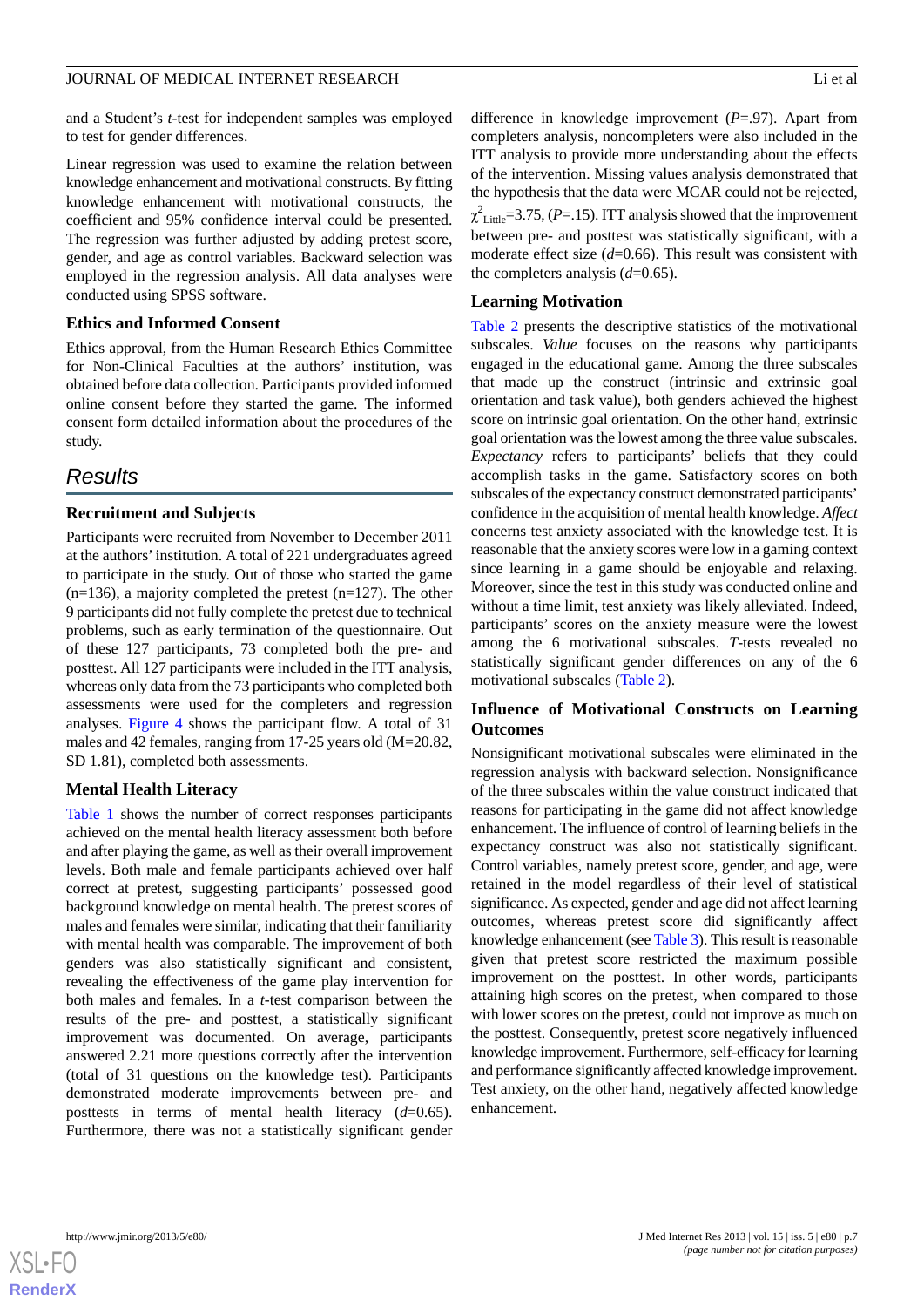**Figure 4.** Participant flowchart.



#### **Table 1.** Descriptive statistics of pretest, posttest, and evidenced improvement on the knowledge test.

|                                                                   | Male         | Female      | All          |
|-------------------------------------------------------------------|--------------|-------------|--------------|
| Pretest score, mean (SD)                                          | 19.61 (3.30) | 18.55(3.63) | 19.00(3.51)  |
| Posttest score, mean (SD)                                         | 21.85(3.53)  | 20.74(3.12) | 21.21 (3.33) |
| Improvement, mean (SD)                                            | 2.23(4.39)   | 2.19(3.07)  | 2.21(3.66)   |
| <i>P</i> value of <i>t</i> -test between pre- and posttest scores | .008         | < 0.001     | ${<}001$     |

#### **Table 2.** Descriptive statistics of the six motivational subscales and gender comparisons.

| Motivational subscales |                                            | Male,<br>mean $(SD)$ | Female,<br>mean $(SD)$ | All,<br>mean $(SD)$ | P value of t test between genders |
|------------------------|--------------------------------------------|----------------------|------------------------|---------------------|-----------------------------------|
| <b>Value</b>           |                                            |                      |                        |                     |                                   |
|                        | Intrinsic goal orientation                 | 5.02(0.78)           | 4.93(1.01)             | 4.97(0.91)          | .68                               |
|                        | Extrinsic goal orientation                 | 4.18(1.22)           | 3.71(1.34)             | 3.91(1.30)          | .13                               |
|                        | Task value                                 | 4.74(0.73)           | 4.66(1.17)             | 4.70(1.00)          | .72                               |
| <b>Expectancy</b>      |                                            |                      |                        |                     |                                   |
|                        | Control of learning beliefs                | 4.82(0.83)           | 4.70(0.93)             | 4.75(0.88)          | .56                               |
|                        | Self-efficacy for learning and performance | 4.92(0.70)           | 4.71(0.92)             | 4.80(0.83)          | .29                               |
| Affect                 |                                            |                      |                        |                     |                                   |
|                        | Test anxiety                               | 3.59(1.19)           | 3.16(1.23)             | 3.34(1.23)          | .14                               |

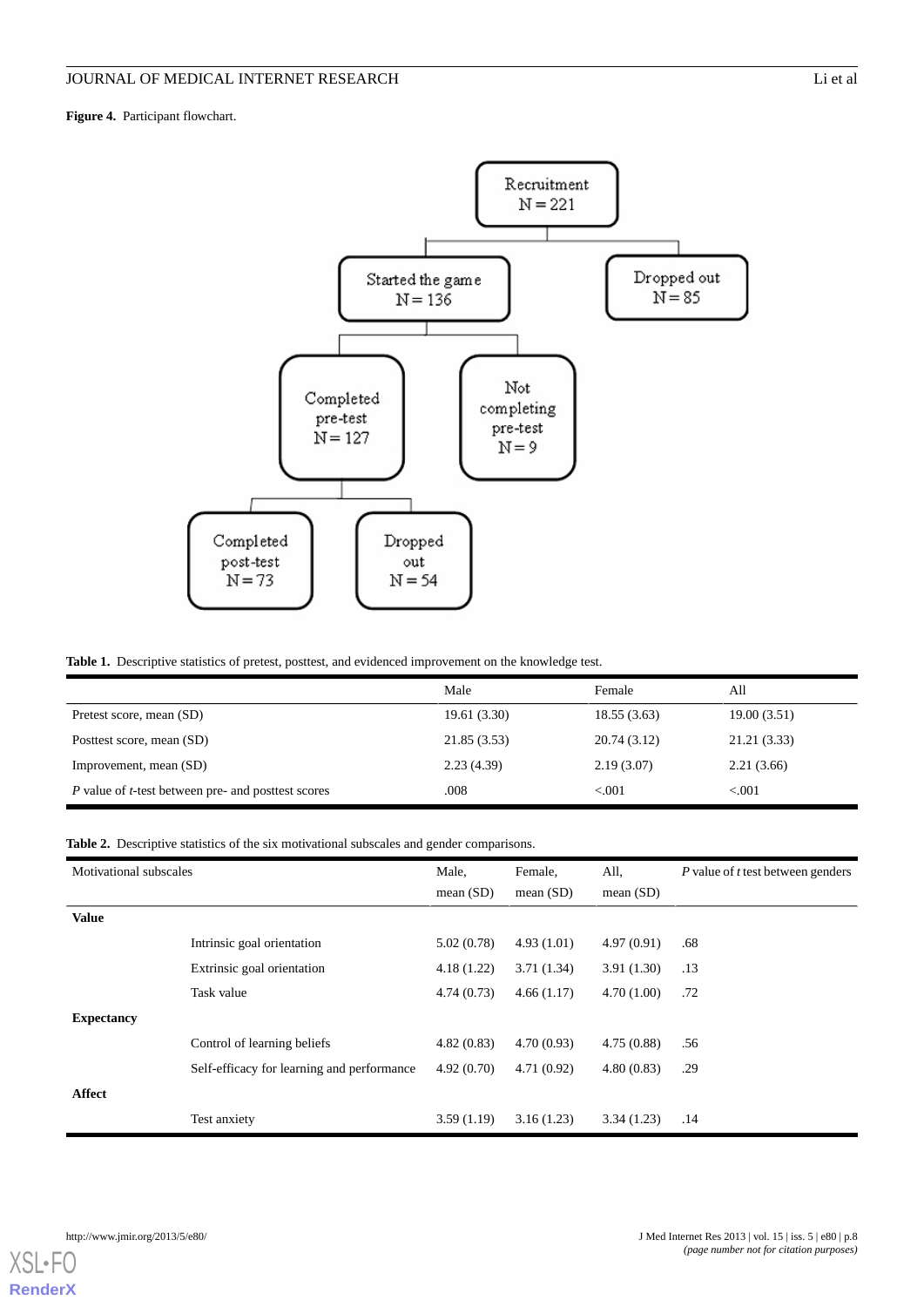**Table 3.** Regression of knowledge enhancement on motivational constructs adjusted by pretest score, gender, and age after backward selection.

| Variables                                  | Coefficients | 95% CI Lower | 95% CI Upper | P value |
|--------------------------------------------|--------------|--------------|--------------|---------|
| Self-efficacy for learning and performance | .21          | 0.09         | 0.32         | < 0.001 |
| Test anxiety                               | $-.19$       | $-0.31$      | $-0.06$      | .005    |
| Gender                                     | .81          | $-0.55$      | 2.18         | .24     |
| Age                                        | .18          | $-0.20$      | 0.56         | .34     |
| Pretest score                              | $-.63$       | $-0.83$      | $-0.44$      | < 0.001 |

# *Discussion*

The fully automated Web-based intervention was effective in enhancing young people's mental health literacy. Intrinsic goal orientation was the primary factor in learning motivation, whereas test anxiety was successfully alleviated in the game setting. No gender differences were found on any outcome measures. Moreover, self-efficacy for learning and performance positively influenced learning outcomes, whereas test anxiety negatively affected them.

#### **Mental Health Literacy**

To our knowledge, this is one of the first studies to explore the use of DGBL through an SNS to enhance mental health literacy. Despite the limitations of this exploratory study, participants attained mental health knowledge in a continual and self-paced manner. With moderate improvements among participants, it seems players may be able to acquire knowledge in the game at their own learning pace and apply the skills to solve real-life problems. This finding provides supporting evidence that Web-based DGBL can effectively enhance mental health knowledge. The combination of gaming concepts and online education may also facilitate self-paced learning processes in higher-order thinking. It seems that this new type of learning initiative for mental health information is efficient for both male and female learners.

Thus, the current study reinforces Lieberman's suggestion [\[28](#page-10-15)] that games in health education are beneficial in various aspects, including the support of a self-paced learning process. Furthermore, although the learning content of the electronic game was modified from a school-based mental health enhancement program for adolescents [[29\]](#page-10-16), it demonstrated its effectiveness in enhancing the mental health literacy of young people aged 17-25. Therefore, we may extend the findings to a slightly older age group on Internet-based intervention on health education. Previous literature suggested that Internet-based intervention on health education was more effective on adolescents than on adults, as such intervention for adolescents demonstrated small-to-moderate effect size, whereas similar interventions for adults usually yielded small effect size only [[9\]](#page-10-2). With moderate effect size found in the current study, it is suggested that social and gaming features may enhance the effectiveness of Internet-based intervention on health education for young adults.

#### **Learning Motivation and Its Influence on Learning Outcomes**

Participants' learning motivation was generally positive. They believed in their own abilities to learn in the game and tailored their learning processes in the absence of a facilitator. Although participants who were outstanding in the knowledge test were rewarded with an extra prize, intrinsic goal orientation was still stronger when compared to extrinsic orientation. High intrinsic motivation indicates that participants primarily perceived that they took part in the game for its challenges, out of curiosity, and in an effort to attain mastery. Therefore, participants enjoyed playing the game and learning about mental health knowledge throughout the intervention, instead of simply pursuing rewards. With high expectancy, participants also believed that their efforts to learn throughout the self-paced game would result in positive learning outcomes. Self-directed learning was possible in the game. The positive influence of self-efficacy for learning and performance on learning outcomes implies participants' expectations about their own performance and judgment generally reflected their learning outcomes. Participants were capable of enhancing their mental health knowledge and manage the learning process in the game. Moreover, the game-based environment provided an enjoyable learning environment for participants, evidenced by substantially reductions in their stress over the knowledge test. However, participants' worries and concerns about the test could have still resulted in performance decrements. Although the knowledge test was conducted in a casual way, relationships between test anxiety and test results still existed.

In addition, the feedback collected from participants on learning motivation and game design provided additional information about the high intrinsic goal orientation. The feedback from participants was generally positive and encouraging. Participants appreciated the combination of gaming concepts and mental health knowledge. The transformation of mental health knowledge into a game made mental health knowledge easy to understand and attractive (eg, "The game helped me understand more about stress management"; "Overall the game was quite interesting as it used animations to show what stress and emotional distress are and solutions to manage them"). They also found that the game was good to raise their awareness in mental health (eg, "Informative about mental disorder"; "A good way to promote awareness in mental health"), and the game itself was interesting and interactive (eg, "Interactive and easy to play"). This may explain why intrinsic goal orientation remained high in the learning process. Some participants, however, pointed out the game sometimes had too many words,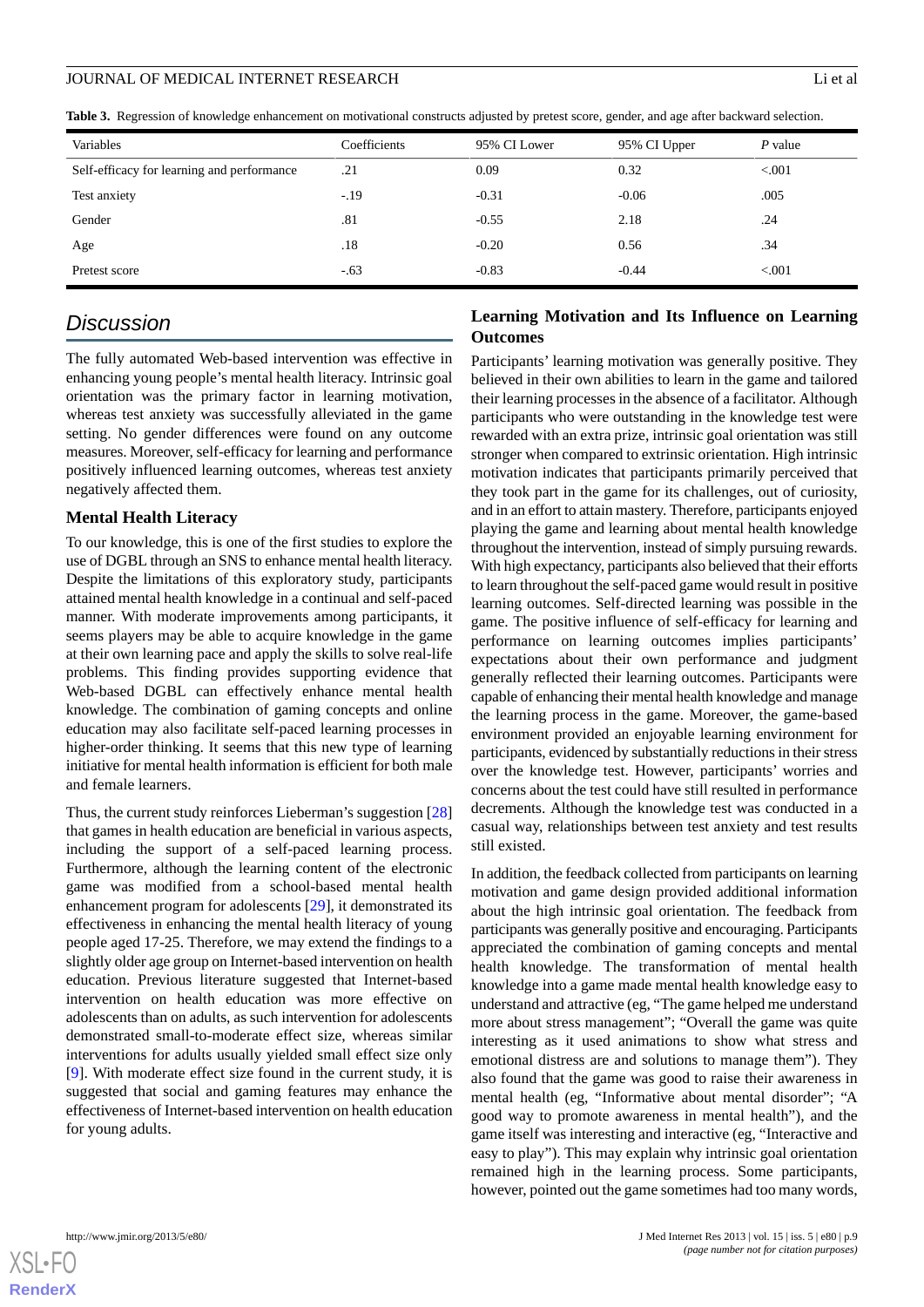which may decrease the enjoyment of the game (eg, "More informative than interesting"; "Sometimes want to skip information and conversations to advance plots"). We therefore may need to think of balancing information and entertainment to achieve better learning motivation in our future intervention development.

#### **Limitations**

There are some limitations of this exploratory study: lack of a control group, small sample size, high dropout rate, and a biased sample. Moreover, the social functions in the game might not have been fully utilized, as the total number of players was not large. Time limitations prevented the number of players in the game to grow to an adequate size. Since the number of players influences the interactivity of a social game, the game in this study might not have been as interactive as other social games for pure entertainment on the market. In addition, our DGBL study was domain-specific, a common issue in most previous studies.

#### **Further Research**

In sum, DGBL in combination with an online social communication platform in health education should be advocated as a way to promote mental health awareness and equip people with domain-specific knowledge education, and warrants further examination. Future studies should involve a larger sample, incorporate a control group, and recruit different age groups in order to have a more comprehensive understanding of the effects of this Web-based electronic game on mental health education. In addition to augmenting the sample size, another future research direction includes investigating the effectiveness of social game education based on this study. Social games on SNS facilitate social interaction and communication, making them different from traditional online games. SNS could provide tools to embed communication platforms (eg, blogs, forums) into games, which may, in turn, substantially enhance levels of sharing and knowledge exchange among players [\[43](#page-11-10)]. These social elements can motivate players to learn and potentially foster the learning process. DGBL should not be restricted to learning inside the game but should extend outside the realm of the game (eg, discussing learning material on blogs or forums). The effectiveness of social game education needs further evaluation. Also, the scope of this research should be extended to different health issues, such as mood and eating disorders. Through such future work, DGBL can be fully utilized and evaluated in different aspects of health education.

#### **Acknowledgments**

This research has been supported in part by the following grants: Health Care and Promotion Fund (#23090514) , Food and Health Bureau, Hong Kong Government; General Research Fund (#742012), Research Grants Council, Hong Kong Government; Azalea (1972) Endowment Fund, The University of Hong Kong; and Quality Education Fund, Education Bureau, Hong Kong Government. The authors thank Chris Wong, Broderick Koo, Alice Lee, and Wai-ki Sung of the University of Hong Kong for their assistance in the project.

#### **Conflicts of Interest**

None declared.

#### **Multimedia Appendix 1**

Questionnaire items.

[[PDF File \(Adobe PDF File\), 231KB](http://www.jmir.org/article/downloadSuppFile/2316/7709) - [jmir\\_v15i5e80\\_app1.pdf](http://www.jmir.org/article/downloadSuppFile/2316/7709) ]

# **Multimedia Appendix 2**

<span id="page-9-0"></span>CONSORT-EHEALTH checklist V1.6.2 [[44\]](#page-11-11).

<span id="page-9-1"></span>[[PDF File \(Adobe PDF File\), 986KB](http://www.jmir.org/article/downloadSuppFile/2316/7019) - [jmir\\_v15i5e80\\_app2.pdf](http://www.jmir.org/article/downloadSuppFile/2316/7019) ]

#### <span id="page-9-2"></span>**References**

- <span id="page-9-3"></span>1. Fox S, Rainie L, Horrigan J. The online health care revolution: How the web helps Americans take better care of themselves. Washington, DC: Pew Internet & American Life Project; 2006. URL: [http://www.pewinternet.org/~/media/](http://www.pewinternet.org/~/media//Files/Reports/2000/PIP_Health_Report.pdf.pdf) [/Files/Reports/2000/PIP\\_Health\\_Report.pdf.pdf](http://www.pewinternet.org/~/media//Files/Reports/2000/PIP_Health_Report.pdf.pdf) [accessed 2012-06-28] [\[WebCite Cache ID 68klKm9cj](http://www.webcitation.org/68klKm9cj)]
- <span id="page-9-4"></span>2. Baker L, Wagner TH, Singer S, Bundorf MK. Use of the Internet and e-mail for health care information: results from a national survey. JAMA 2003 May 14;289(18):2400-2406. [doi: [10.1001/jama.289.18.2400\]](http://dx.doi.org/10.1001/jama.289.18.2400) [Medline: [12746364](http://www.ncbi.nlm.nih.gov/entrez/query.fcgi?cmd=Retrieve&db=PubMed&list_uids=12746364&dopt=Abstract)]
- 3. Rideout V. Generation Rx.com. What are young people really doing online? Mark Health Serv 2002;22(1):26-30. [Medline: [11881541](http://www.ncbi.nlm.nih.gov/entrez/query.fcgi?cmd=Retrieve&db=PubMed&list_uids=11881541&dopt=Abstract)]
- 4. Borzekowski DL, Rickert VI. Adolescent cybersurfing for health information: a new resource that crosses barriers. Arch Pediatr Adolesc Med 2001 Jul;155(7):813-817. [Medline: [11434849](http://www.ncbi.nlm.nih.gov/entrez/query.fcgi?cmd=Retrieve&db=PubMed&list_uids=11434849&dopt=Abstract)]
- 5. National Institutes of Health. URL:<http://health.nih.gov/> [[WebCite Cache ID 6Dvjlv9zd\]](http://www.webcitation.org/6Dvjlv9zd)
- 6. Beacon Health. URL: <http://www.beacon.anu.edu.au/> [\[WebCite Cache ID 6Dvjootrm\]](http://www.webcitation.org/6Dvjootrm)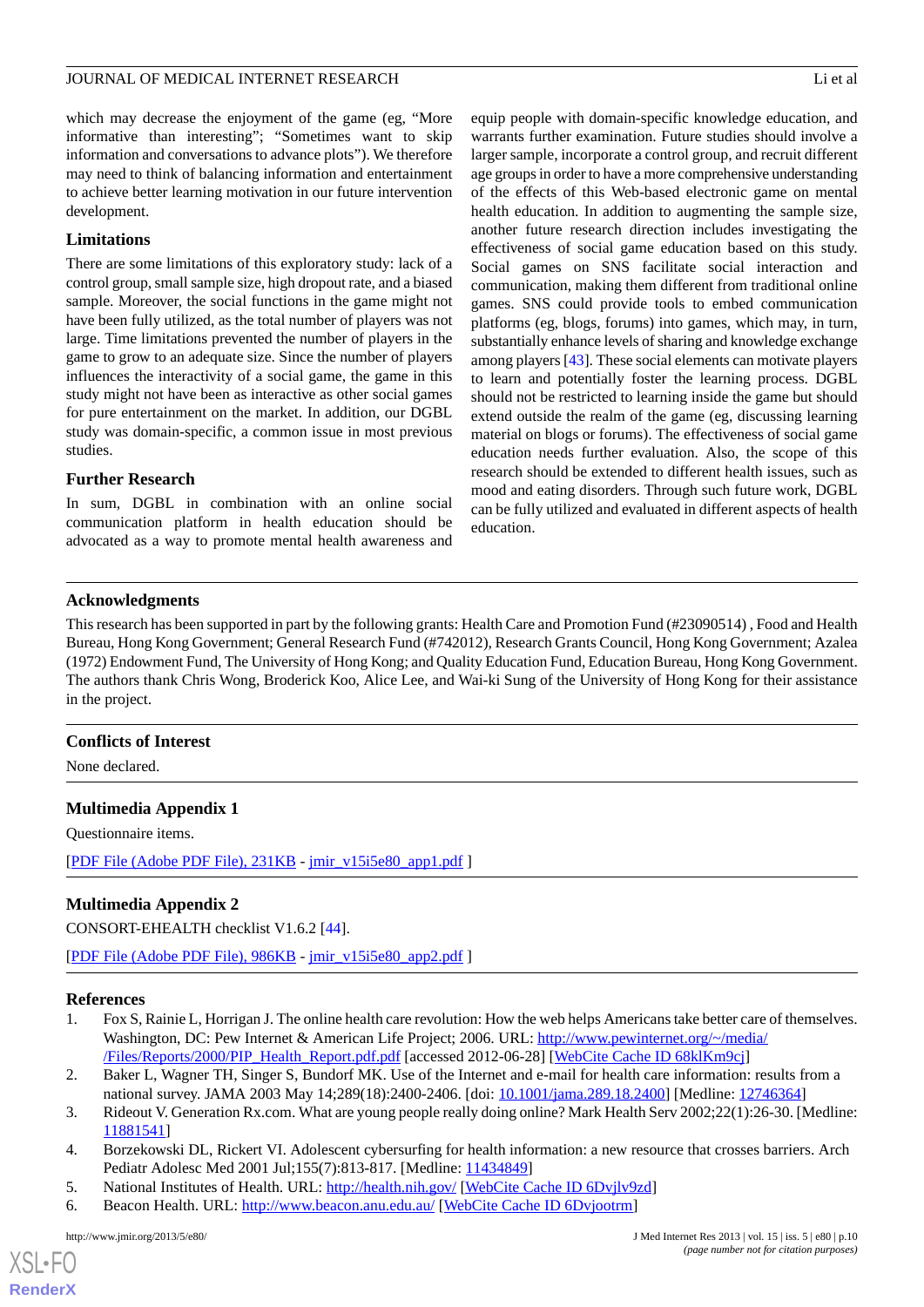- <span id="page-10-1"></span><span id="page-10-0"></span>7. beyondblue. URL:<http://www.beyondblue.org.au/> [\[WebCite Cache ID 6DvjrP227](http://www.webcitation.org/6DvjrP227)]
- 8. Barak A, Grohol JM. Current and Future Trends in Internet-Supported Mental Health Interventions. Journal of Technology in Human Services 2011;29(3):155-196. [doi: [10.1080/15228835.2011.616939](http://dx.doi.org/10.1080/15228835.2011.616939)]
- <span id="page-10-2"></span>9. Siemer CP, Fogel J, Van Voorhees BW. Telemental health and web-based applications in children and adolescents. Child Adolesc Psychiatr Clin N Am 2011 Jan;20(1):135-153 [[FREE Full text](http://europepmc.org/abstract/MED/21092918)] [doi: [10.1016/j.chc.2010.08.012](http://dx.doi.org/10.1016/j.chc.2010.08.012)] [Medline: [21092918](http://www.ncbi.nlm.nih.gov/entrez/query.fcgi?cmd=Retrieve&db=PubMed&list_uids=21092918&dopt=Abstract)]
- <span id="page-10-3"></span>10. Fukkink RG, Hermanns JM. Children's experiences with chat support and telephone support. J Child Psychol Psychiatry 2009 Jun;50(6):759-766. [doi: [10.1111/j.1469-7610.2008.02024.x](http://dx.doi.org/10.1111/j.1469-7610.2008.02024.x)] [Medline: [19207634](http://www.ncbi.nlm.nih.gov/entrez/query.fcgi?cmd=Retrieve&db=PubMed&list_uids=19207634&dopt=Abstract)]
- <span id="page-10-4"></span>11. Santor DA, Poulin C, LeBlanc JC, Kusumakar V. Online health promotion, early identification of difficulties, and help seeking in young people. J Am Acad Child Adolesc Psychiatry 2007 Jan;46(1):50-59. [doi: [10.1097/01.chi.0000242247.45915.ee\]](http://dx.doi.org/10.1097/01.chi.0000242247.45915.ee) [Medline: [17195729\]](http://www.ncbi.nlm.nih.gov/entrez/query.fcgi?cmd=Retrieve&db=PubMed&list_uids=17195729&dopt=Abstract)
- <span id="page-10-5"></span>12. Nicholas J. The role of internet technology and social branding in improving the mental health and wellbeing of young people. Perspect Public Health 2010 Mar;130(2):86-90. [Medline: [20455488](http://www.ncbi.nlm.nih.gov/entrez/query.fcgi?cmd=Retrieve&db=PubMed&list_uids=20455488&dopt=Abstract)]
- 13. Chau M, Huang Z, Chen H. Teaching key topics in computer science and information systems through a web search engine project. J Educ Resour Comput 2003 Sep 2003;3(3):1-14. [doi: [10.1145/1029994.1029996](http://dx.doi.org/10.1145/1029994.1029996)]
- <span id="page-10-6"></span>14. Chau M, Wong CH, Zhou Y, Qin J, Chen H. Evaluating the use of search engine development tools in IT education. J Am Soc Inf Sci 2010;61(2):288-299. [doi: [10.1002/asi.21223](http://dx.doi.org/10.1002/asi.21223)]
- <span id="page-10-7"></span>15. Chen H, Li X, Chau M, Ho Y, Tseng C. Using Open Web APIs in Teaching Web Mining. IEEE Trans Educ 2009;52(4):482-490. [doi: [10.1109/TE.2008.930509\]](http://dx.doi.org/10.1109/TE.2008.930509)
- 16. Ebner M, Holzinger A. Successful implementation of user-centered game based learning in higher education: An example from civil engineering. Compu Educ 2007;49(3):873-890.
- <span id="page-10-13"></span>17. Ke F, Grabowski B. Gameplaying for maths learning: cooperative or not? Br J Educ Technol 2007 Mar 2007;38(2):249-259. [doi: [10.1111/j.1467-8535.2006.00593.x](http://dx.doi.org/10.1111/j.1467-8535.2006.00593.x)]
- <span id="page-10-8"></span>18. Papastergiou M. Digital game-based learning in high school computer science education: Impact on educational effectiveness and student motivation. Compu Educ 2009;52(1):1-12. [doi: [10.1016/j.compedu.2008.06.004](http://dx.doi.org/10.1016/j.compedu.2008.06.004)]
- 19. Papastergiou M. Exploring the potential of computer and video games for health and physical education: A literature review. Compu Educ 2009;53(3):603-622. [doi: [10.1016/j.compedu.2009.04.001](http://dx.doi.org/10.1016/j.compedu.2009.04.001)]
- <span id="page-10-9"></span>20. Squire K, Barnett M, Grant JM, Higginbotham T. Learning physics with digital simulation games. In: Proceedings of the 6th International Conference on Learning Sciences. 2004 Presented at: 6th International Conference on Learning Sciences; June 22-26, 2004; Santa Monica, CA.
- 21. Malone T. Toward a theory of intrinsically motivating instruction. Cognitive Science 1981;4:333-370. [doi: [10.1207/s15516709cog0504\\_2](http://dx.doi.org/10.1207/s15516709cog0504_2)]
- <span id="page-10-10"></span>22. Malone T. What makes computer games fun? BYTE. In: Proceedings: selected papers from the Conference on Easier and More Productive Use of Computer Systems. New York: Association for Computing Machinery; 1981.
- <span id="page-10-11"></span>23. Bowman RF. A "Pac-Man" theory of motivation: Tactical implications for classroom instruction. Educ Technol 1982;22(9):14-17.
- <span id="page-10-12"></span>24. Malone T, Lepper M. Making learning fun: A taxonomy of intrinsic motivations of learning. In: Snow RE, Farr MJ, editors. Aptitude, learning, and instruction. Hillsdale, NJ: Lawrence Erlbaum; 1987:223-253.
- <span id="page-10-14"></span>25. Garris R, Ahlers R, Driskell JE. Games, motivation, and learning: A research and practice model. Simulat Gaming 2002;33(4):441-467.
- <span id="page-10-15"></span>26. Wilson KA, Bedwell WL, Lazzara EH, Salas E, Burke CS, Estock JL, et al. Relationships between game attributes and learning outcomes: Review and research proposals. Simulat Gaming 2009;40(2):50. [doi: [10.1177/1046878108321866](http://dx.doi.org/10.1177/1046878108321866)]
- <span id="page-10-16"></span>27. Dempsey JV, Rasmussen K, Lucassen B. The instructional gaming literature: Implications and 99 sources. Alabama: University South Alabama, College of Education; 1996. URL: [http://citeseerx.ist.psu.edu/viewdoc/download?doi=10.1.1.](http://citeseerx.ist.psu.edu/viewdoc/download?doi=10.1.1.202.2287&rep=rep1&type=pdf) [202.2287&rep=rep1&type=pdf](http://citeseerx.ist.psu.edu/viewdoc/download?doi=10.1.1.202.2287&rep=rep1&type=pdf) [[WebCite Cache ID 6DvgytE3K\]](http://www.webcitation.org/6DvgytE3K)
- <span id="page-10-17"></span>28. Lieberman DA. Management of chronic pediatric diseases with interactive health games: theory and research findings. J Ambul Care Manage 2001 Jan; 24(1): 26-38. [Medline: [11189794](http://www.ncbi.nlm.nih.gov/entrez/query.fcgi?cmd=Retrieve&db=PubMed&list_uids=11189794&dopt=Abstract)]
- <span id="page-10-18"></span>29. Wong PW, Fu KW, Chan KY, Chan WS, Liu PM, Law YW, et al. Effectiveness of a universal school-based programme for preventing depression in Chinese adolescents: a quasi-experimental pilot study. J Affect Disord 2012 Dec 15;142(1-3):106-114. [doi: [10.1016/j.jad.2012.03.050](http://dx.doi.org/10.1016/j.jad.2012.03.050)] [Medline: [22840612\]](http://www.ncbi.nlm.nih.gov/entrez/query.fcgi?cmd=Retrieve&db=PubMed&list_uids=22840612&dopt=Abstract)
- <span id="page-10-19"></span>30. Kittinger R, Correia CJ, Irons JG. Relationship between Facebook use and problematic Internet use among college students. Cyberpsychol Behav Soc Netw 2012 Jun;15(6):324-327. [doi: [10.1089/cyber.2010.0410](http://dx.doi.org/10.1089/cyber.2010.0410)] [Medline: [22703039\]](http://www.ncbi.nlm.nih.gov/entrez/query.fcgi?cmd=Retrieve&db=PubMed&list_uids=22703039&dopt=Abstract)
- 31. Manago AM, Taylor T, Greenfield PM. Me and my 400 friends: the anatomy of college students' Facebook networks, their communication patterns, and well-being. Dev Psychol 2012 Mar;48(2):369-380. [doi: [10.1037/a0026338](http://dx.doi.org/10.1037/a0026338)] [Medline: [22288367](http://www.ncbi.nlm.nih.gov/entrez/query.fcgi?cmd=Retrieve&db=PubMed&list_uids=22288367&dopt=Abstract)]
- 32. Poirier J, Cobb NK. Social influence as a driver of engagement in a web-based health intervention. J Med Internet Res 2012;14(1):e36 [\[FREE Full text](http://www.jmir.org/2012/1/e36/)] [doi: [10.2196/jmir.1957\]](http://dx.doi.org/10.2196/jmir.1957) [Medline: [22356829](http://www.ncbi.nlm.nih.gov/entrez/query.fcgi?cmd=Retrieve&db=PubMed&list_uids=22356829&dopt=Abstract)]